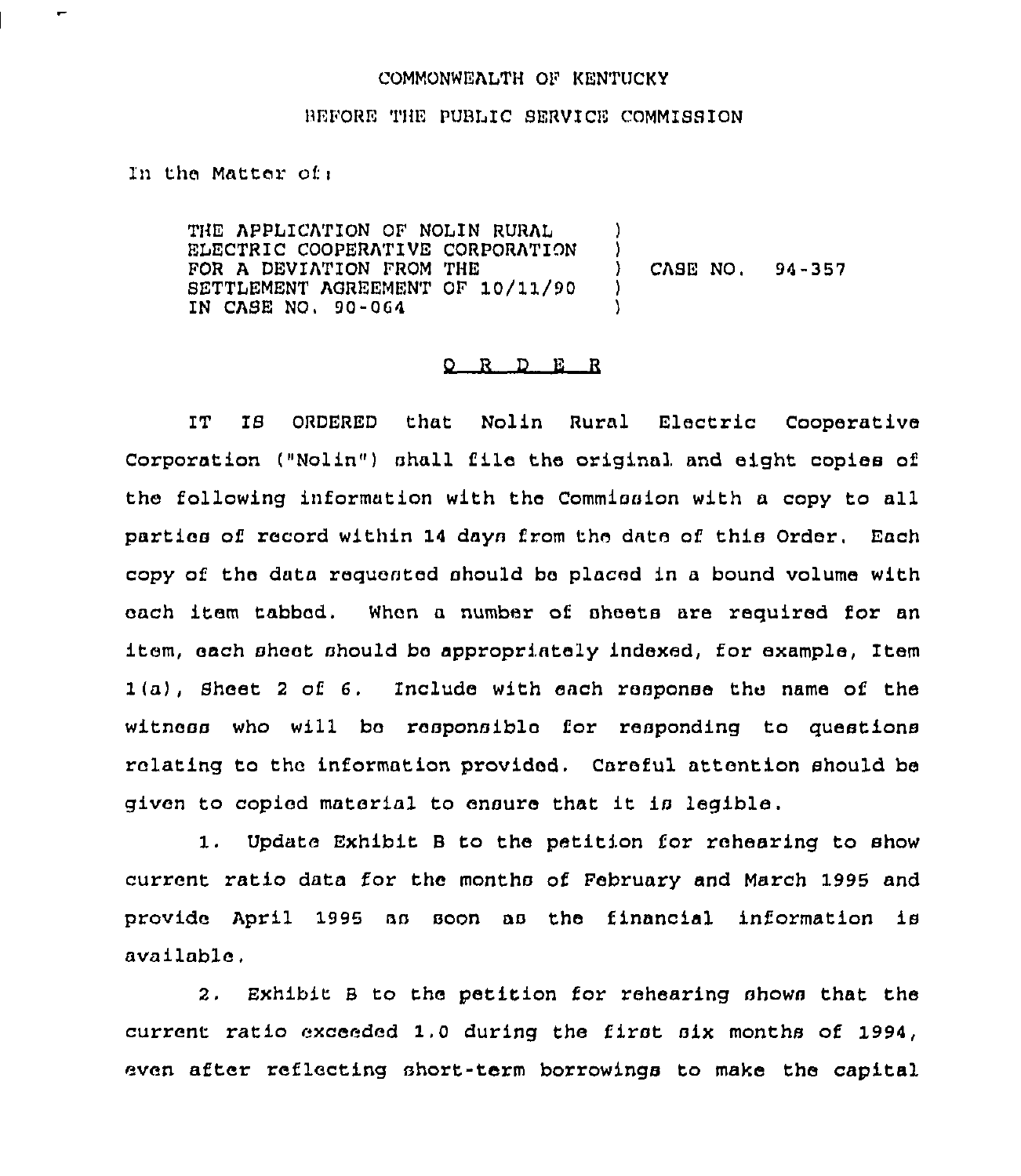credit retirement. Nolin's REA Form 7 monthly reports for the first six months of 1994 indicate:

(1) The General Cash balance was in a range between \$1.3 million and \$4.2 million.

 $(2)$ Temporary Cash Investments were above \$1.3 million for three of the six months.

Considering these sources of cash, explain why Nolin was not able to make its 1993 capital credit retirement of \$687,402 in 1994,

3. Provide a list of discretionary cash outlays occurring in amounts greater than \$5,000 for each month from January 1995 to the present.

4. What actions did Nolin take since closing its 1993 books to prepare for the payment of 1993 capital credits?

Did Nolin consider setting aside funds periodically  $\alpha$ . during 1994 to provide for the 1993 retirement?

> If yon, why were funds not set aside?  $b<sub>1</sub>$

If no, why was such an approach not considered?  $\mathbf{c}$ .

Indicate when in 1995 Nolin paid its deferred power bill  $5.7<sub>2</sub>$ to East Kentucky Power Cooperative, Inc., the amount paid, and the sources of the funds used. If Nolin utilized all or part of its \$3.0 million line of credit with the National Rural Utilities Cooperative Finance Corporation, explain what conditions have changed since Nolin's response to Item 3 of the Commission's November 22, 1994 Order.

6. Describe the reactions and comments and provide a list showing monthly the number of complaints received from Nolin's

 $-2-$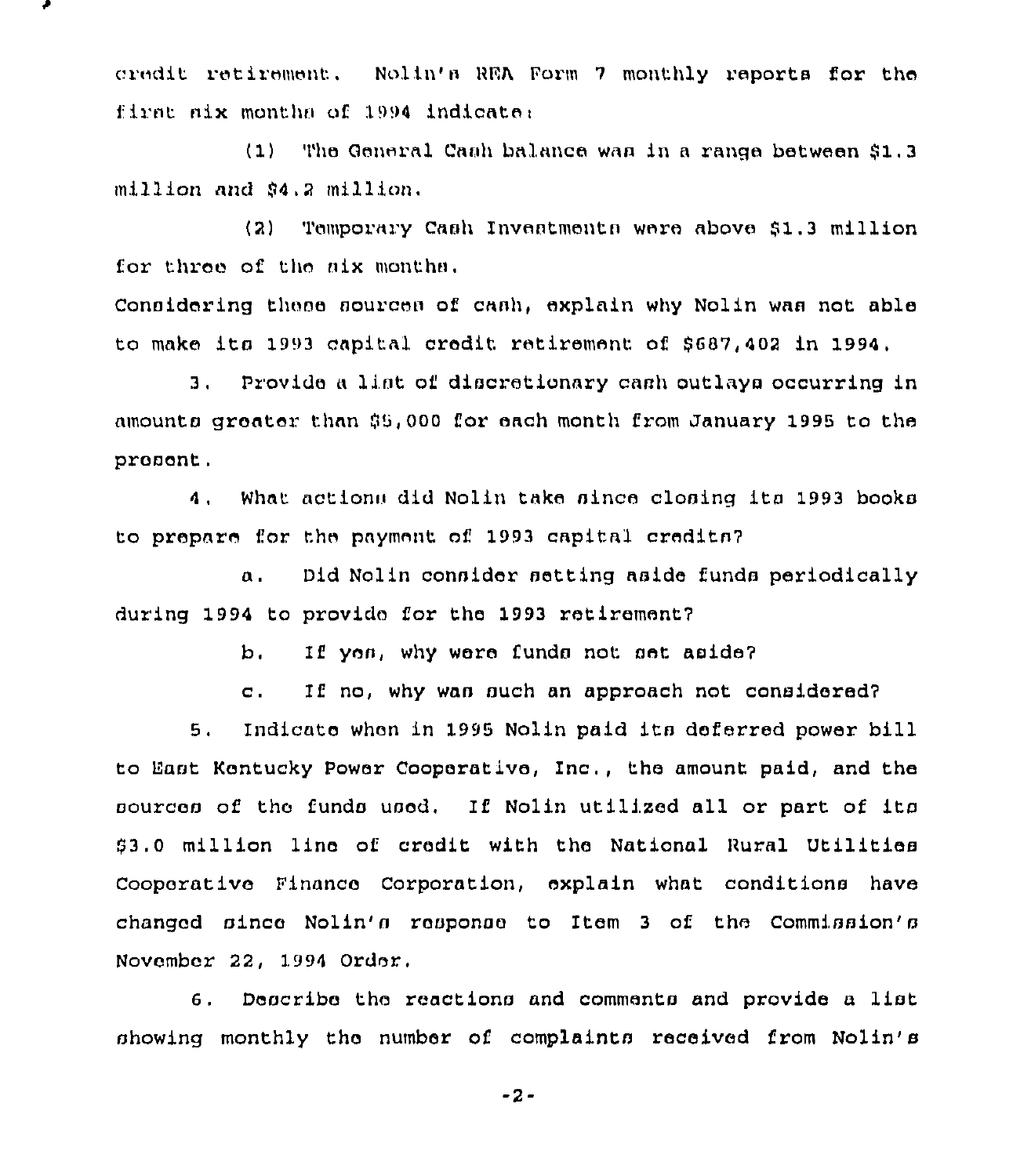membership concerning the fact they did not xeceive a capital credit retirement in 1994.

7. Provide a copy of Nolin's March 15, 1995 correspondence to the Rural Utilities Service ("RUS") discussing the Commission's March 13, 1995 Order,

8. Exhibit C to the petition for rehearing, page 3, contains tha following atatementi

Nolin's board is elected by the member/owners of Nolin and represents the interests of its members through the establishment of cooperative policies, including policies on patronage capital retirements. We would hope that the Kentucky PSC would take this into consideration and not force Nolin to act contrary to good financial planning and the wishes of its membership.

 $N$ olin's current rates were established in Case No. 90-064' in accord with a Settlement Agreement which obligates Nolin systematically to pay capital credits to its members, based on total margins in excess of a 1.5 Times Interest Earned Ratio.

a. In RUS aware of the terms and conditions contained in tho 1990 Settlement Agreement7

b. Is RUS aware that Nolin is still obligated to comply with the terms and conditions of the 1990 Settlement Agreement adopted by tho Commission7

9. Identify the sources of funds Nolin may have available in 1995 to make its required capital credit retirement.

 $\mathbf{1}$ Case No. 90-064, The Notice of Nolin Rural Electric Cooperative Corporation's Revision to Its Electric Tariffs.